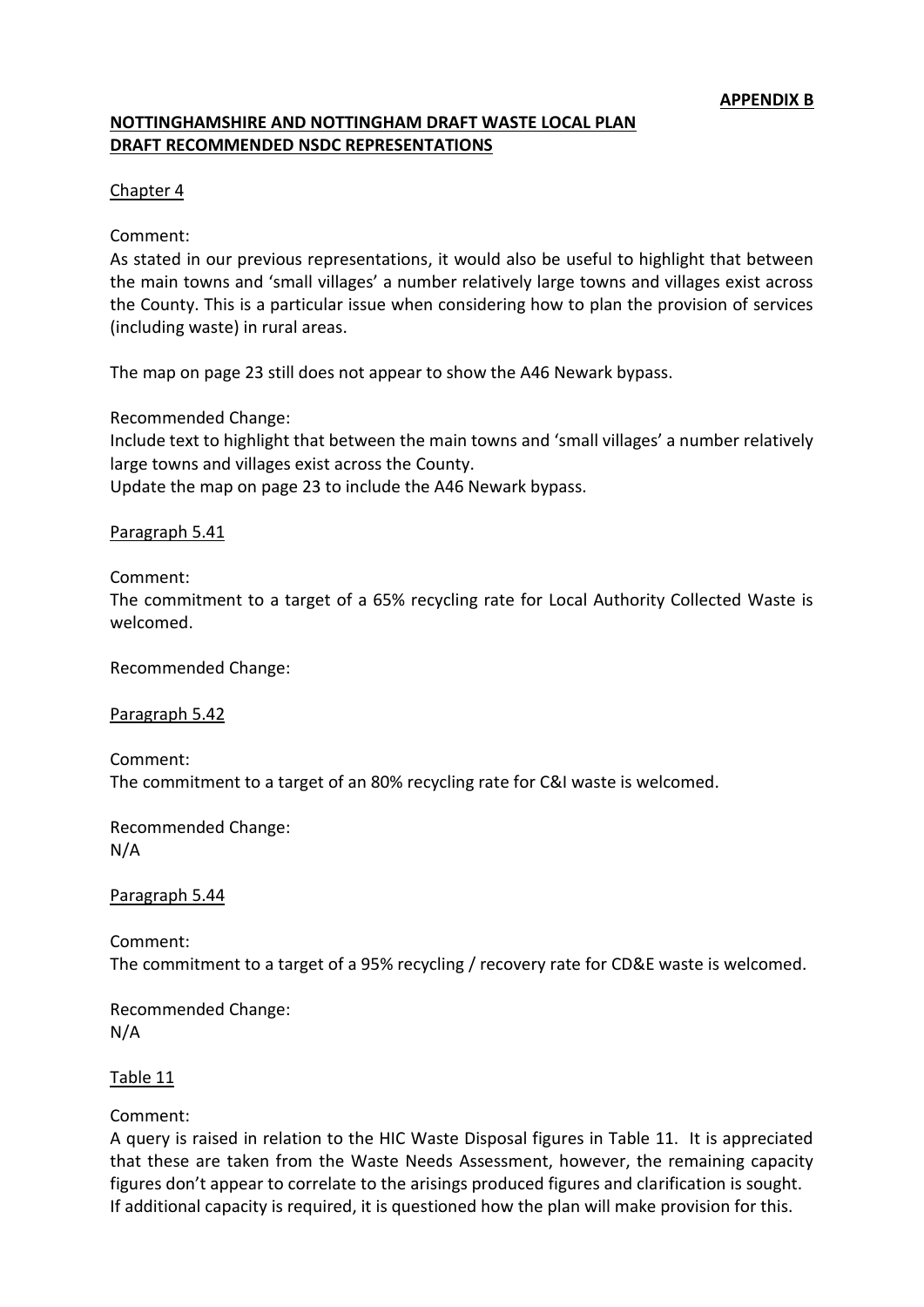To clarify the disposal arisings produced and remaining capacity figures as they do not appear to correlate to each other.

The plan needs to demonstrate how additional disposal capacity requirements will be met.

# Table 12

# Comment:

A query is raised in relation to the CD&E Waste Disposal figures in Table 12. It is appreciated that these are taken from the Waste Needs Assessment, however, the remaining capacity figures don't appear to correlate to the arisings produced figures and clarification is sought.

If additional capacity is required, it is questioned how the plan will make provision for this.

# Recommended Change:

To clarify the disposal arisings produced and remaining capacity figures as they do not appear to correlate to each other.

The plan needs to demonstrate how additional disposal capacity requirements will be met.

# Paragraph 5.51 / Lack of Site Allocations

# Comment:

In order to plan effectively for future needs, the WLP should include a range of allocated sites and / or identify broad locations, shown on a map base, on which future waste management facilities could be appropriately located.

Whilst it is acknowledged that very few sites were put forward during the previous Call for Sites exercise, there could be a range of reasons why this was the case, not least because it was conducted during the Covid-19 pandemic when there was great uncertainty for businesses. It is considered that the Call for Sites exercise should be re-run, potentially putting measures in place if necessary, to generate a greater level of response and potential sites. Pro-active consultation should take place with the waste industry and landowners in order to achieve a range of potential sites for allocation.

It is also suggested that existing waste management sites and employment land should be reviewed, in consultation with the District and Borough Councils, to establish the potential for extensions or new facilities and as such, the identification of broad locations on which future waste management development might be acceptable.

# Recommended Change:

The WLP should contain allocated sites and / or map-based broad locations on which future waste management facilities could be sited, in suitable locations depending on the nature of the waste management facility, based on sustainability principles and the proximity principle, to enable the vision and objectives of the plan to be met.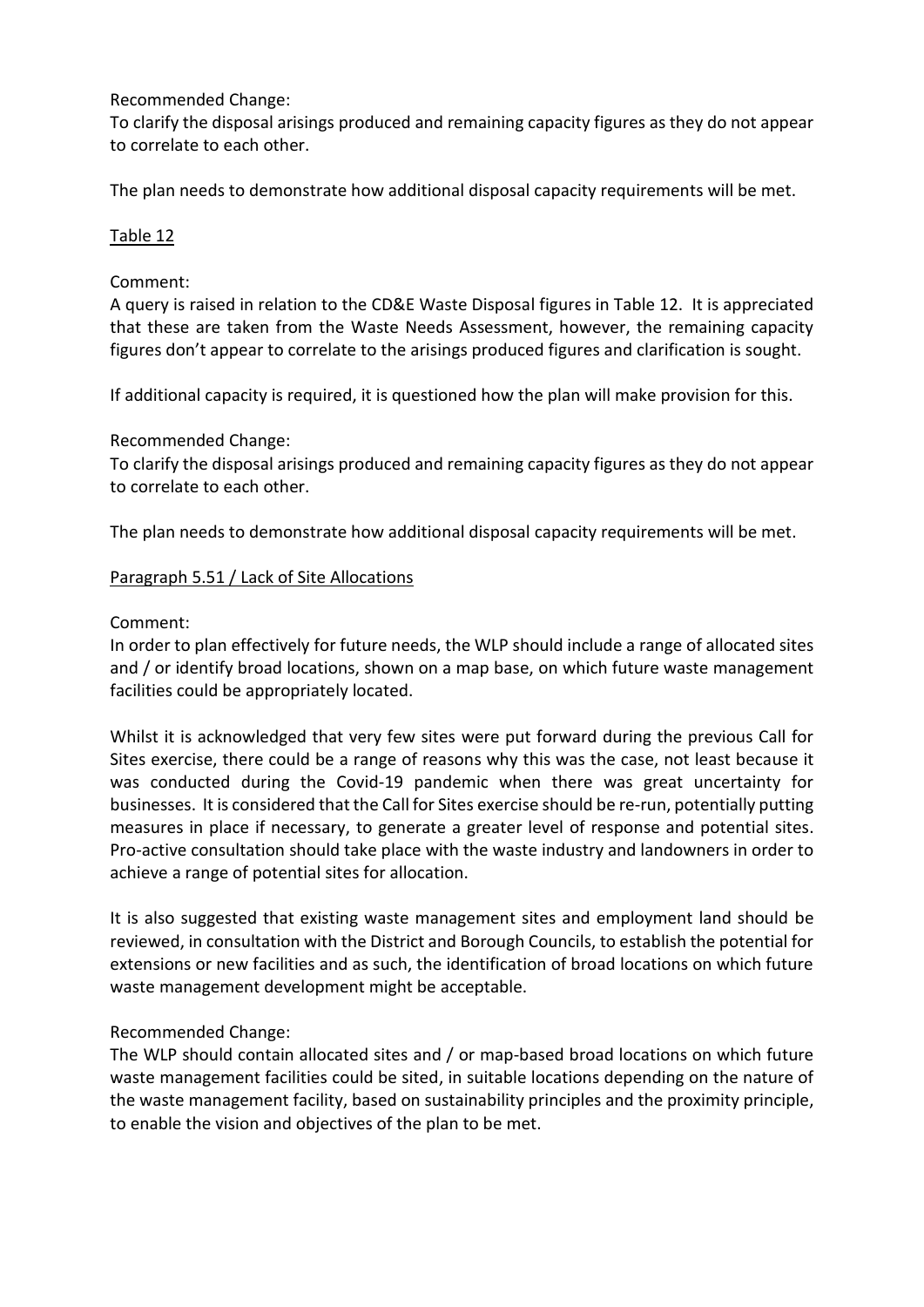## Vision

## Comment:

Concern has been raised previously regarding the suitability of locating a new waste management facility near Newark and this concern is carried forward due to the uncertainties within this plan and the lack of allocated sites. The identification of Newark as a location for waste management facilities requires justification and clarification should be provided within the plan as to what constitutes a medium scale waste management facility, as referred to in the Vision for Newark.

### Recommended Change:

The identification of Newark as a location for waste management facilities requires justification and clarification should be provided within the plan as to what constitutes a medium scale waste management facility.

#### Policy SP1 Waste Prevention and Re-Use

# Comment:

Whilst the intentions of this policy are welcomed, it is unclear how it could be applied in practice in the determination of planning applications. It is recommended that additional text is added to the policy setting out how its aims will be achieved and assessed in the determination of applications for planning permission.

### Recommended Change:

Additional text should be added to the policy setting out how its aims will be achieved and assessed in the determination of applications for planning permission, for example, stating what information planning applications should include to demonstrate compliance with the policy.

#### Policy SP2 Future Waste Management Provision

#### Comment:

Whilst the positive approach to facilities which help to move waste management up the waste hierarchy is welcomed, Policy SP2 should set out clearly and precisely what the identified waste management needs for the plan area are over the plan period.

Additionally, this policy does not cover all types of waste management facility or requirement and so potentially leaves a gap in policy provision if proposals come forward for waste management facilities not specifically addressed by the policy, for example, waste transfer stations or waste water treatment plants. It is noted that the consultation response document states that the Waste Local Plan will contain a specific policy on waste water treatment plants but this has not been carried forward.

Part a) of this policy covers both recycling and recovery, which sit at different points in the waste hierarchy, and therefore this part of the policy ought to be broken down into two separate sections, ensuring that recycling is given priority over recovery.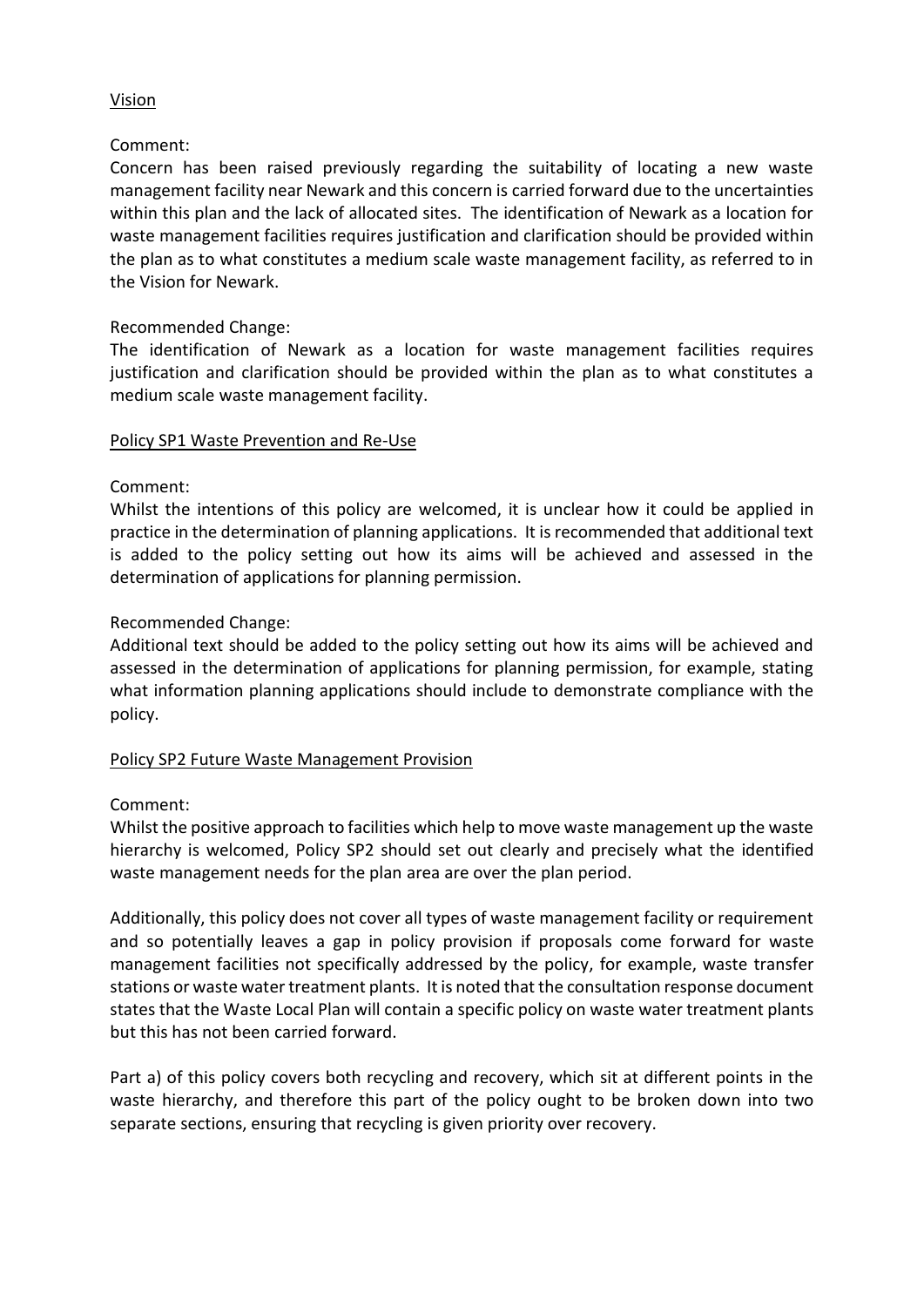It is recommended that Policy SP2 sets out clearly and precisely what the identified waste management needs for the plan area are over the plan period, even if this is in broad terms by reference to Tables 11 and 12.

The coverage of waste management facilities needs to be expanded within Policy SP2 such that it applies to all types of proposed new waste management developments. Whilst it is appreciated that it might not be desirable to list all types of waste management facility within the policy itself, there should be provision made for those types of facility and waste stream which the policy currently doesn't address.

Part a) of this policy ought to be broken down into two separate sections, ensuring that recycling is given priority over recovery, reflecting their respective positions in the waste hierarchy.

### Policy SP3 Broad Locations for New Waste Treatment Facilities

# Comment:

Policy SP3 needs to be expanded to include both new and extended waste management facilities to ensure that the expansion and extension of existing facilities is adequately covered within the plan.

The policy makes reference to large, medium and small-scale waste management facilities but nowhere in the policy or in the supporting text are these types of facilities defined. The policy, or supporting text, needs to provide clarity as to what constitutes a large, medium and smallscale waste management facility. Given that it is likely that the scale of the facility will be determined by the waste stream, it may be necessary to provide different definitions for different waste streams, however, in order for the policy to be effectively implemented, it is absolutely necessary to define what it means.

Concern has been raised previously regarding the suitability of locating a new waste management facility near Newark. The identification of Newark as a location for waste management facilities requires justification and the ambiguity as to what constitutes a medium scale facility requires clarification.

Whilst it is appreciated that the Waste Local Plan needs to be read and considered as a whole, it is considered that it would be helpful if this policy could cross reference to Policy DM1, to provide a more comprehensive approach to the types of locations where new waste management development might be acceptable.

The final paragraph of this policy considers both the open countryside and Green Belt. These issues should be treated as distinct from one another, with development in the Green Belt being required to meet different criteria to development in the open countryside. It is suggested that this distinction is clarified within the policy and that, in the interests of completeness, reference is made within the policy to Policy SP7 in relation to Green Belts.

#### Recommended Change:

Policy SP3 needs to be expanded to include both new and extended waste management facilities.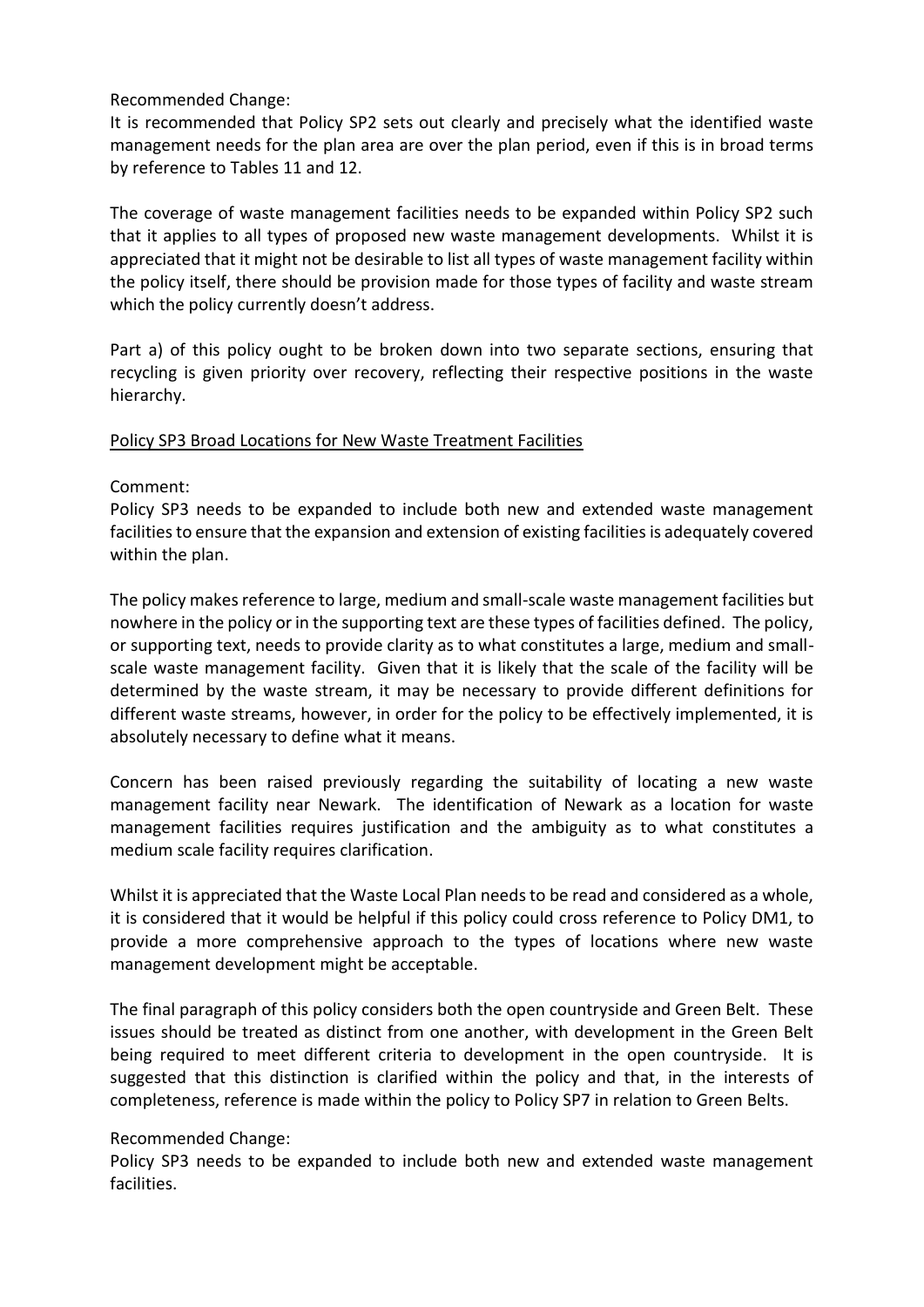The policy, or supporting text, needs to provide clarity as to what constitutes a large, medium and small-scale waste management facility. Given that it is likely that the scale of the facility will be determined by the waste stream, it may be necessary to provide different definitions for different waste streams, however, in order for the policy to be effectively implemented, it is absolutely necessary to define what is meant by these terms.

The identification of Newark as a location for waste management facilities requires justification.

It is suggested that this policy cross references to Policy DM1 to provide a more comprehensive approach to the types of locations where new waste management development might be acceptable.

It is suggested that the element of this policy which addresses the Green Belt, specifically references Policy SP7 and that the approach taken is in line with the NPPF.

#### Policy SP4 Residual Waste Management

#### Comment:

Policy SP4 needs to be expanded to include both new and extended waste management facilities.

Given that this policy relates to waste at the bottom of the waste hierarchy, in order for it to be effective, it should be negatively worded so that part a) is phrased in a similar way to part b), stating either *"will only be permitted where"* or *"will not be permitted unless"*.

In relation to the parts a) and b) of this policy, there might be benefits in requiring consideration of extensions and the expansion of existing facilities, prior to new facilities being permitted, and criteria requiring consideration of this could be added to parts a) and b) of the policy.

The supporting text to this policy at paragraphs 7.29 to 7.35 states that there is a priority to use inert waste in the restoration of mineral working, landfill and landraise sites, however, this is not addressed within the policy itself and ought to be. Policy SP4 should be expanded to include reference to this priority.

#### Recommended Change:

Policy SP4 needs to be expanded to include both new and extended waste management facilities.

Given that this policy relates to waste at the bottom of the waste hierarchy, in order for it to be effective, it should be negatively worded so that part a) is phrased in a similar way to part b), stating either *"will only be permitted where"* or *"will not be permitted unless"*.

In relation to the elements of this policy, there might be benefits in requiring consideration of extensions and the expansion of existing facilities, prior to new facilities being permitted, and criteria requiring consideration of this could be added to parts a) and b) of the policy.

Policy SP4 should be expanded to include reference to the priority to use inert waste in the restoration of mineral working, landfill and landraise sites.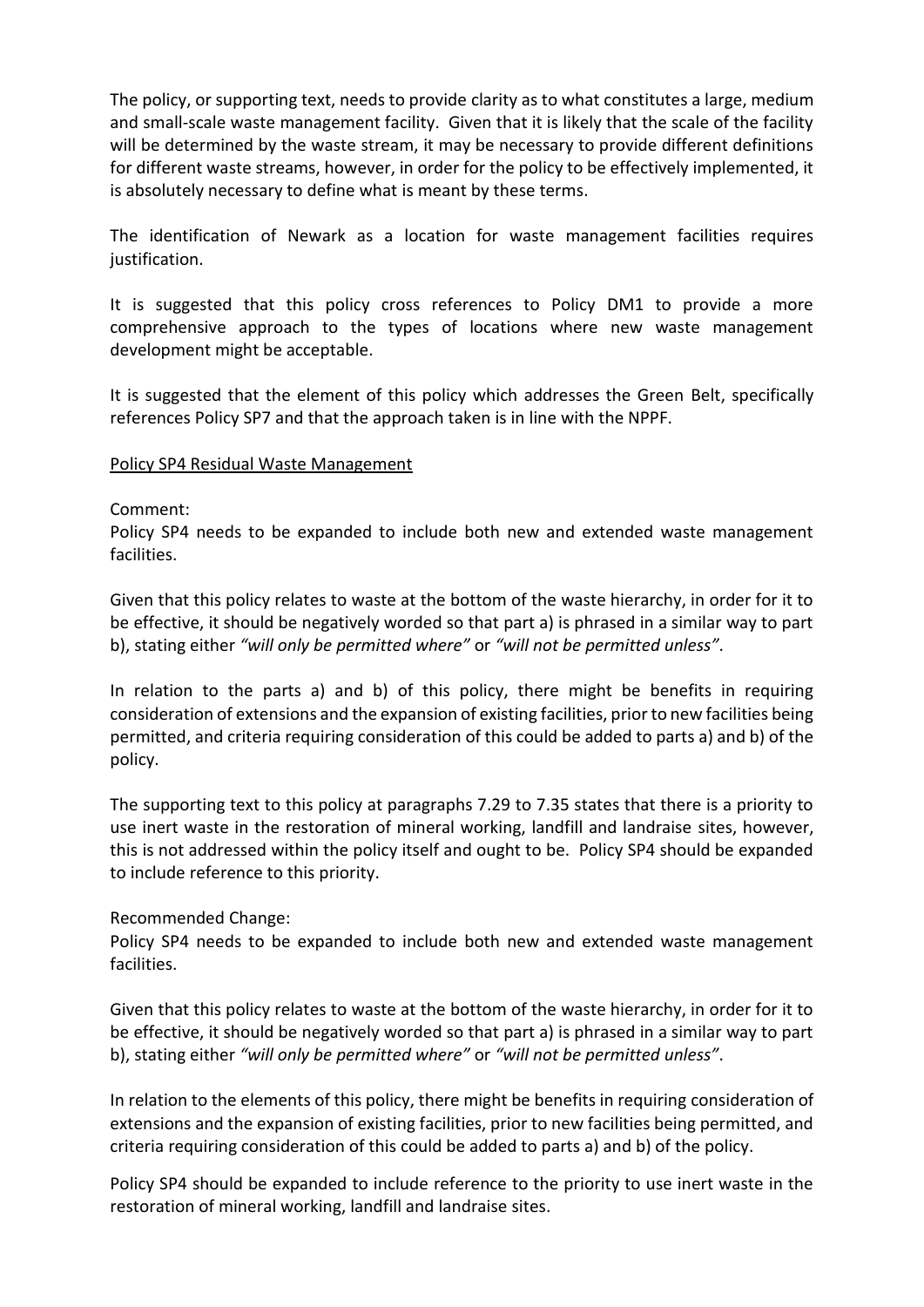#### Policy SP5 Climate Change

## Comment:

The inclusion of a policy specifically addressing climate change is welcomed, however, the policy should be worded in such a way as to place an onus on developers to actively demonstrate how waste management proposals have been located, designed and will be operated in a manner to minimise any potential impacts on climate change and to be resilient to future climate change. This could be a criteria-based policy which sets out what development proposals will need to include and demonstrate.

## Recommended Change:

It is recommended that Policy SP5 is amended such that it places a clear requirement on developers to demonstrate within planning applications how their proposals have been located, designed and will be operated in a manner to minimise any potential impacts on climate change and to be resilient to future climate change. This could be a criteria-based policy which sets out what development proposals will need to include and demonstrate.

### Policy SP6 Minimising the Movement of Waste

### Comment:

The first sentence of Policy SP6 needs to be clear that the distance waste travels from source to the relevant waste management facility needs to be minimised, in accordance with the proximity principle.

The second sentence of this policy sits somewhat at odds with the first sentence and it should make clear that where more sustainable modes of transporting waste are not available, or are not viable, proposals should seek to make the best use of the existing transport network, to ensure that sustainable modes of transport are promoted as a first priority.

In order to not encourage the importation of waste, it is suggested that the third sentence of this policy is worded in a negative manner.

# Recommended Changes:

It is recommended that the words *"from source to waste management facility, in accordance with the proximity principle"* are added after the word "travel" in the first sentence of this policy.

It is recommended that the second sentence of this policy is amended to start with the words *"Where more sustainable modes of transport are not available, or are demonstrated to not be viable, proposals should seek to make the best use of …"*.

The word *"only"* should be added to the third sentence of this policy such that it states *"will only be permitted"*.

#### Paragraph 7.53

# Comment:

Parts of Newark and Sherwood District Council's administrative area are within the Green Belt. At present, this is omitted from this paragraph and this needs to be amended.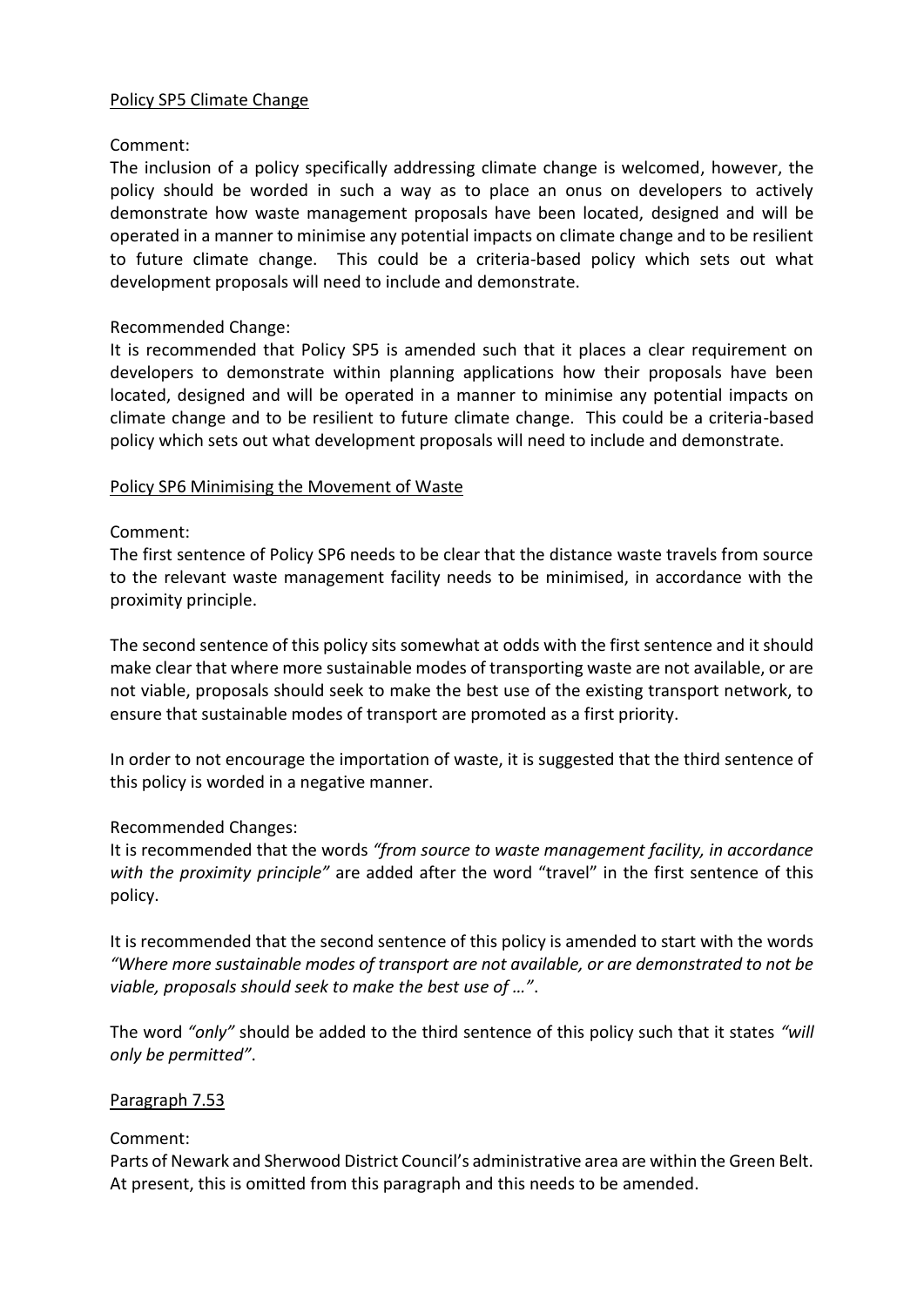The first sentence of this paragraph needs to be amended to include reference to Newark and Sherwood District, as parts of the District are within the Green Belt.

### Policy SP7 Green Belt

## Comment:

Waste management developments are not a type of development the NPPF expressly states are considered to be appropriate in the Green Belt. Many types of waste management developments may constitute inappropriate development in the Green Belt and Policy SP7 needs to be more explicit in this regard.

It is suggested that the first part of this policy refers to the need for development proposals to constitute appropriate development, as the second paragraph then sets out how inappropriate development will be dealt with.

Recommended Change:

It is recommended that the following be added to the first sentence of Policy SP7 after "will only be approved" *"where it constitutes appropriate development and where …"*.

### Policy SP8 Safeguarding Waste Management Sites and Paragraph 7.64

### Comment:

Within the first paragraph of this policy, it is suggested that reference is not only made to long term need and any wider regeneration benefits but that the sustainability of the existing waste management facility ought to also be taken into consideration in determining whether the loss of an existing facilities is acceptable.

Whilst the intention of this policy in relation to non-waste uses is welcomed, in order to ensure that existing and permitted waste management sites are sufficiently protected from nonwaste development, and non-waste developments are protected from existing and permitted waste management sites, it is considered that the second paragraph of this policy needs to be amended to be more robust. The supporting text to this policy sets out the difficulties which can be faced by waste management facilities when new, sensitive types of development are located nearby. The reasonableness of requiring a developer to fund the relocation of a safeguarded waste management facility, as set out in paragraph 7.64, is questioned, and could not be required through the policy as it is currently worded.

It is recommended that the second paragraph of this policy is amended to require that an assessment of the potential for impacts between existing waste management facilities and new, non-waste development will be required as part of the consideration of proposals for new non-waste development, taking into account the type of waste management facility which exists. If adverse impacts either on the new development, or on the existing waste management facility are found to exist, these must be suitably addressed, mitigated against, or compensated for, as part of the proposed new non-waste development proposal, and the mitigation and / or compensation must be in place for the lifetime of either the waste management facility or the lifetime of the non-waste development, to prevent foreseeable issues arising in the future. This approach will ensure that both the existing waste management facility, and the new non-waste development, can be acceptably allowed.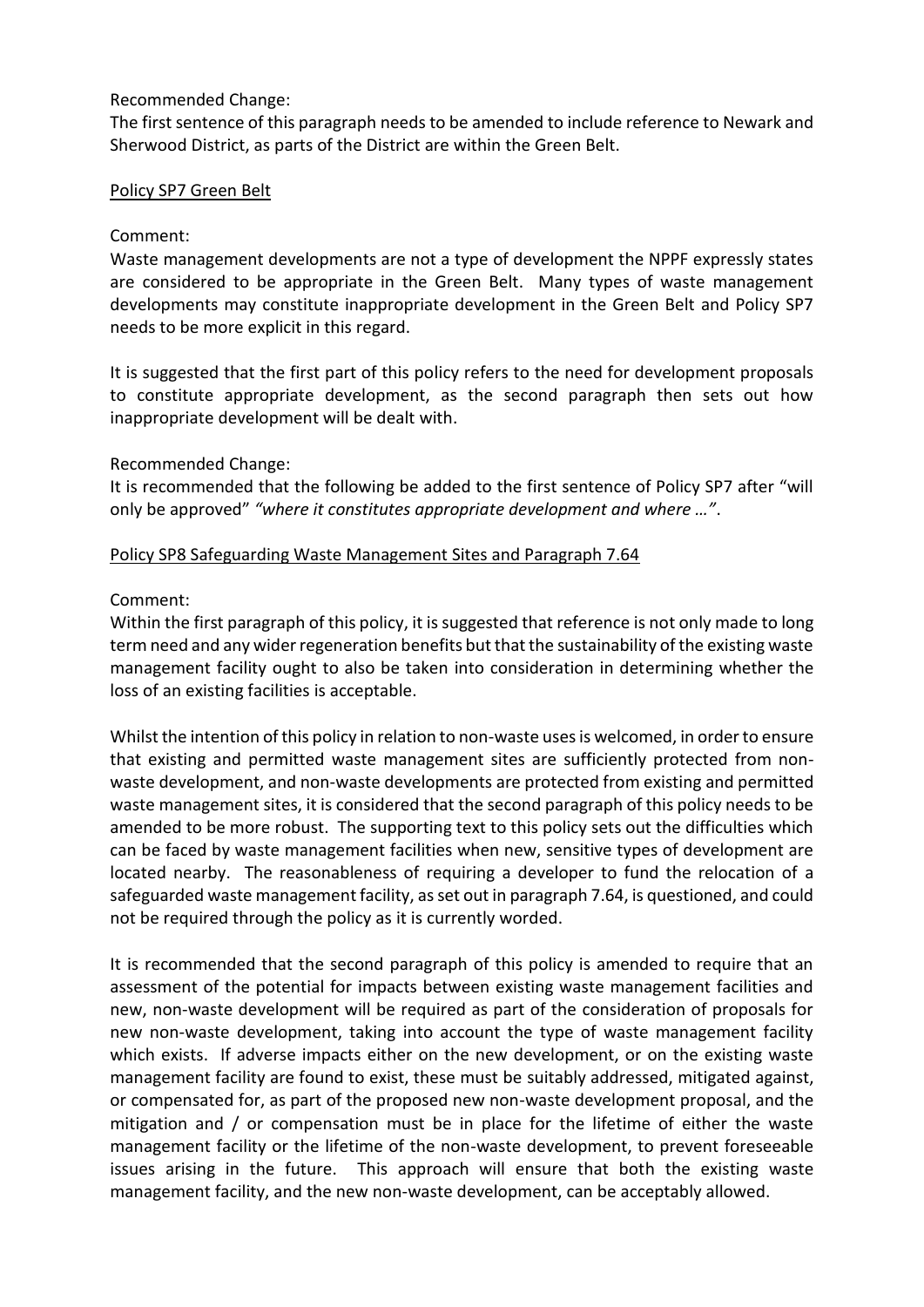It is recommended that the first paragraph of this policy is amended to include *", the sustainability of the existing facility …"* after "long term need for the facility …".

It is recommended that the second paragraph of this policy is amended to require that an assessment of the potential for impacts between existing waste management facilities and new, non-waste development will be required as part of the consideration of proposals for new non-waste development, taking into account the type of waste management facility which exists. If adverse impacts either on the new development, or on the existing waste management facility are found to exist, these must be suitably addressed, mitigated against, or compensated for, as part of the proposed new non-waste development proposal, and the mitigation and / or compensation must be in place for the lifetime of either the waste management facility or the lifetime of the non-waste development, to prevent foreseeable issues arising in the future. This approach will ensure that both the existing waste management facility, and the new non-waste development, can be acceptably allowed.

#### Policy DM 1 General Site Criteria

# Comment:

The current structure of this policy is somewhat misleading and ambiguous, with the information on page 74 at first read appearing to imply that all waste management facilities will be supported in all of the types of locations listed. This policy needs to be in line with Policy SP3. If this type of policy is to be taken forward, it is strongly recommended that the table which appears on page 75 is set out at the outset, with the explanation of the types of location either in the supporting text or later within the policy.

It is recommended that it is also made clear within the policy that the types of locations identified are not necessarily mutually exclusive, for example, previously developed land can occur in the open countryside, and not all of the types of waste management facility identified as being suitable on previously developed land would be appropriate if that was in an open countryside location. The policy needs to be clear that the locational criteria established in Policy SP3 will be used to determine whether development is acceptable (or otherwise) in conjunction with this policy.

In order to provide clarity that this policy relates to all new waste management development, it is suggested that the words *"Proposals for new and extended …"* are added to the start of the policy.

In addition, to provide clarity of approach, it is suggested that a further criteria be added to the first sentence of this policy, stating not just that proposals must have no unacceptable environmental impacts but also that there must be no conflicts with the delivery of non-waste development on strategic, allocated and major consented sites, or existing non-waste uses.

# Recommended Change:

It is recommended that consideration is given to amending the structure of the policy to provide a clear and unambiguous policy which is in line with Policy SP3. If this type of policy is to be taken forward, it is strongly recommended that the table which appears on page 75 is set out at the outset, with the explanation of the types of location either in the supporting text or later within the policy.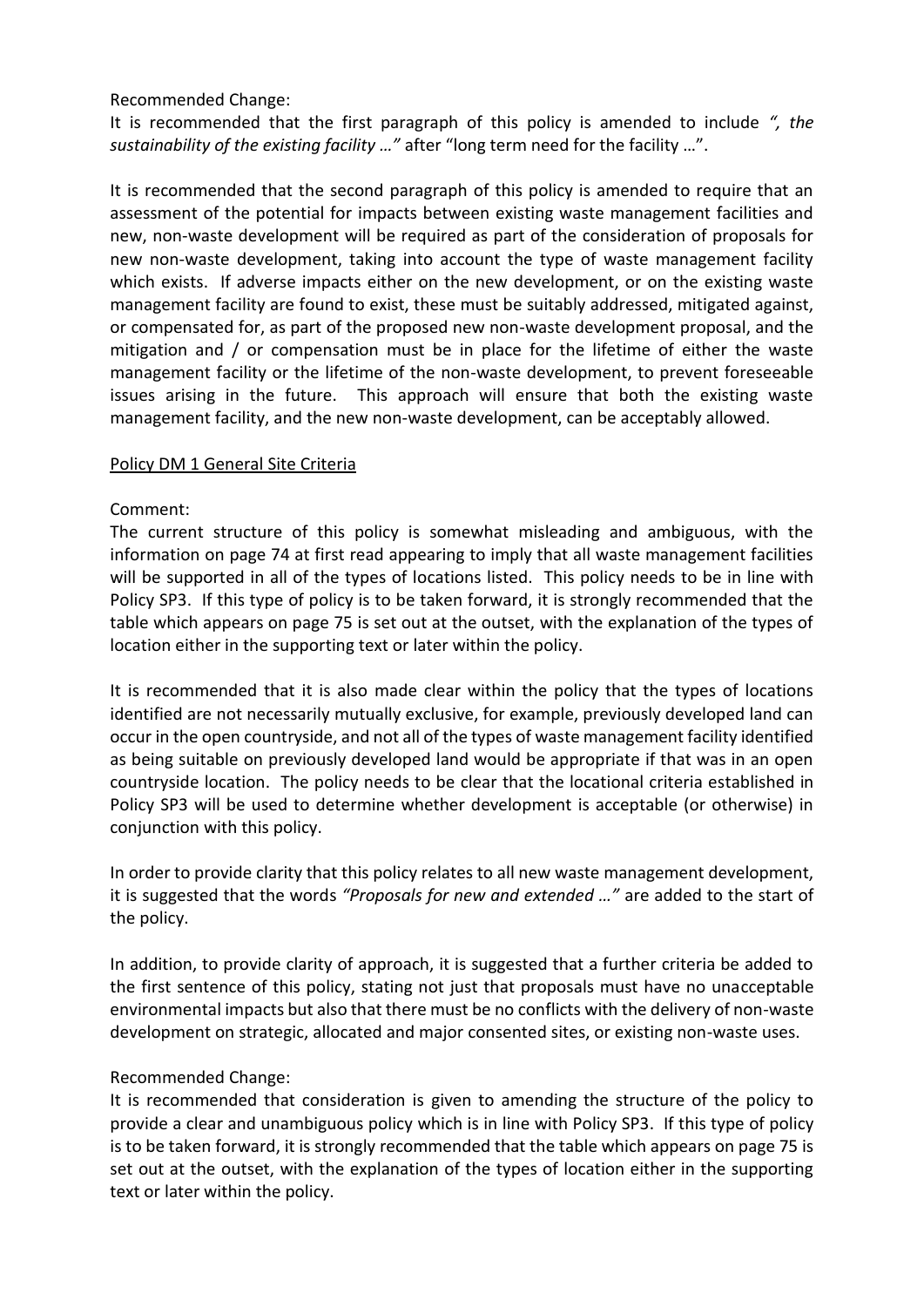It is recommended that it is also made clear within the policy that the types of locations identified are not necessarily mutually exclusive and that the locational criteria established in Policy SP3 will be used to determine whether development is acceptable (or otherwise) in conjunction with this policy.

It is recommended that the words *"Proposals for new and extended …"* are added to the start of the policy.

It is also recommended that the words *"and there being no conflicts with the delivery of nonwaste development on strategic, allocated and major consented sites, or existing non-waste uses:"* are added after "no unacceptable environmental impacts".

### Policy DM2 Health, Wellbeing and Amenity

### Comment:

Policy DM2 needs to provide clarity that it relates to both new and extended waste management facilities and additional text should be added to achieve this.

Whilst it is accepted that the list of issues cited within the policy is not exhaustive, it is important that consideration of the potential for migration of contamination is included within the criteria of the policy, as set out in paragraph 8.23, and it is suggested that a further bullet point is added in this regard.

It is also suggested that transport impacts are included within the policy as a bullet point, rather than within the introductory text, to give all of the issues highlighted equal weight.

Recommended Change:

It is recommended that the words *"and extensions to existing …"* are added after "Proposals for new …" at the start of this policy.

It is recommended that *"Potential for migration of contamination"* is added as a bullet point.

It is recommended that *"Transport impacts"* is moved from the opening paragraph of the policy to be a bullet point.

# Policy DM3 Design of New and Extended Waste Management Facilities

# Comment:

In order to provide clarity that the policy specifically relates to design, it is suggested that reference should be made to design within the first sentence of this policy.

In order to maximise the sustainability of new waste management development proposals, it is suggested that reference to the re-use of materials where possible is added to the third bullet point.

#### Recommended Change:

It is recommended that the words *"the design of"* are inserted into the first sentence after "where it can be demonstrated that …".